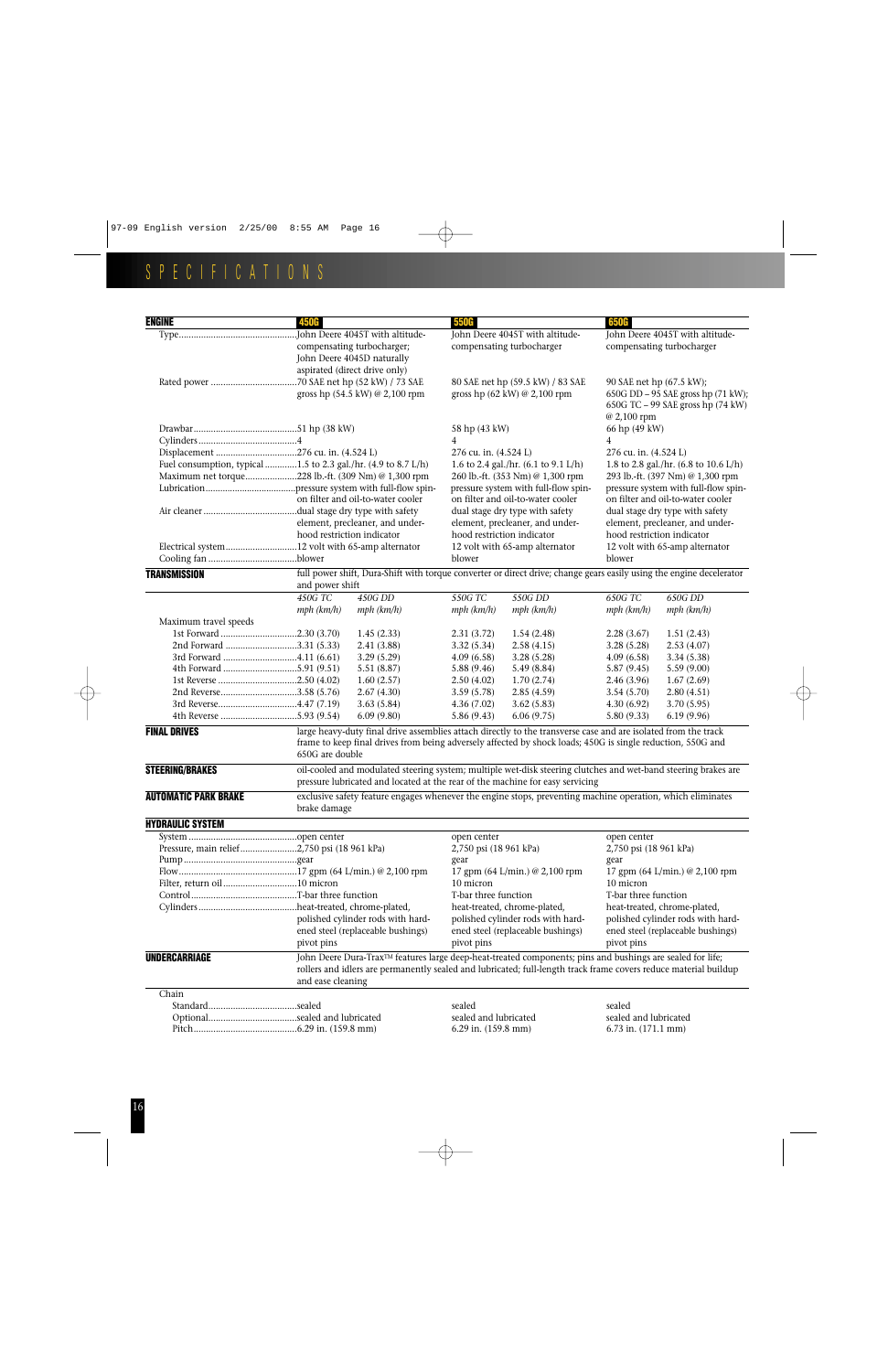| <b>UNDERCARRIAGE (continued)</b><br><b>STANDARD TRACK</b>  | <b>450G</b>                                 | <b>550G</b>                                                                                                                                          | 650G                                    |
|------------------------------------------------------------|---------------------------------------------|------------------------------------------------------------------------------------------------------------------------------------------------------|-----------------------------------------|
|                                                            |                                             | not available                                                                                                                                        | 18 in. (457 mm) closed center           |
|                                                            | single bar                                  |                                                                                                                                                      | single bar                              |
| Ground contact area2,432 sq. in. (15 690 cm <sup>2</sup> ) |                                             |                                                                                                                                                      | 3,082 sq. in. (19 884 cm <sup>2</sup> ) |
| Ground pressure                                            |                                             |                                                                                                                                                      |                                         |
| Torque converter6.55 psi (45.2 kPa)                        |                                             |                                                                                                                                                      | 6.01 psi (41.4 kPa)                     |
|                                                            |                                             |                                                                                                                                                      | 5.94 psi (41.0 kPa)                     |
| Overall width over track73 in. (1854 mm)                   |                                             |                                                                                                                                                      | 79 in. (2007 mm)                        |
| Track shoes, each side 37                                  |                                             |                                                                                                                                                      | 38                                      |
| Length of track on ground 76 in. (1930 mm)                 |                                             |                                                                                                                                                      | 85.6 in. (2174 mm)                      |
|                                                            |                                             |                                                                                                                                                      | 61 in. (1550 mm)                        |
| Track gauge57 in. (1450 mm)                                |                                             |                                                                                                                                                      |                                         |
|                                                            |                                             |                                                                                                                                                      | 6                                       |
|                                                            | Adjustment hydraulic with hinged dirt cover |                                                                                                                                                      | hydraulic with hinged dirt cover        |
| <b>LONG TRACK</b>                                          |                                             |                                                                                                                                                      |                                         |
|                                                            |                                             | 18 in. (457 mm) closed center                                                                                                                        | not available                           |
|                                                            | single bar                                  | single bar                                                                                                                                           |                                         |
| Ground contact area2,733 sq. in. (17 632 cm <sup>2</sup> ) |                                             | 2,732 sq. in. (19 834 cm <sup>2</sup> )                                                                                                              |                                         |
| Ground pressure                                            |                                             |                                                                                                                                                      |                                         |
| Torque converter6.04 psi (41.7 kPa)                        |                                             | 6.47 psi (44.7 kPa)                                                                                                                                  |                                         |
| Direct drive5.97 psi (41.1 kPa)                            |                                             | 6.4 psi (44.1 kPa)                                                                                                                                   |                                         |
| Overall width over track73 in. (1854 mm)                   |                                             | 79 in. (2007 mm)                                                                                                                                     |                                         |
| Track shoes, each side 40                                  |                                             | 40                                                                                                                                                   |                                         |
| Length of track on ground 85 in. (2160 mm)                 |                                             | 85.4 in. (2169 mm)                                                                                                                                   |                                         |
| Track gauge57 in. (1450 mm)                                |                                             | 61 in. (1550 mm)                                                                                                                                     |                                         |
| ${\bf Track} \ {\bf rollers} \ 6$                          |                                             | 6                                                                                                                                                    |                                         |
|                                                            | Adjustment hydraulic with hinged dirt cover | hydraulic with hinged dirt cover                                                                                                                     |                                         |
| <b>LOW GROUND PRESSURE</b>                                 |                                             |                                                                                                                                                      |                                         |
|                                                            |                                             | 24 in. (610 mm) closed center                                                                                                                        | 24 in. (610 mm) closed center           |
|                                                            |                                             | single bar                                                                                                                                           |                                         |
|                                                            | single bar                                  |                                                                                                                                                      | single bar                              |
| Ground contact area4,099 sq. in. (26 445 cm <sup>2</sup> ) |                                             | 4,099 sq. in. $(26\;447\;cm^2)$                                                                                                                      | 4,109 sq. in. (26 510 cm <sup>2</sup> ) |
| Ground pressure                                            |                                             |                                                                                                                                                      |                                         |
| Torque converter4.25 psi (29.3 kPa)                        |                                             | 4.52 psi (31.2 kPa)                                                                                                                                  | 4.70 psi (32.4 kPa)                     |
| Direct drive4.20 psi (29.0 kPa)                            |                                             | 4.47 psi (30.8 kPa)                                                                                                                                  | 4.65 psi (32.1 kPa)                     |
|                                                            |                                             |                                                                                                                                                      | 26 in. (660 mm) closed center           |
|                                                            |                                             |                                                                                                                                                      | single bar                              |
|                                                            |                                             |                                                                                                                                                      |                                         |
| Ground pressure                                            |                                             |                                                                                                                                                      |                                         |
|                                                            |                                             |                                                                                                                                                      |                                         |
|                                                            |                                             |                                                                                                                                                      |                                         |
|                                                            |                                             |                                                                                                                                                      |                                         |
| Overall width over track93 in. (2362 mm)                   |                                             | 93 in. (2362 mm)                                                                                                                                     | 93 in. (2362 mm)                        |
| Track shoes, each side 40                                  |                                             | 40                                                                                                                                                   | 38                                      |
| Length of track on ground 85 in. (2160 mm)                 |                                             | 85.4 in. (2169 mm)                                                                                                                                   | 85.6 in. (2174 mm)                      |
|                                                            |                                             | 69 in. (1750 mm)                                                                                                                                     | 69 in. (1750 mm)                        |
|                                                            |                                             | 6                                                                                                                                                    | 6                                       |
|                                                            |                                             |                                                                                                                                                      |                                         |
|                                                            | Adjustment hydraulic with hinged dirt cover | hydraulic with hinged dirt cover                                                                                                                     | hydraulic with hinged dirt cover        |
| <b>CAPACITIES (U.S.)</b>                                   |                                             |                                                                                                                                                      |                                         |
| Fuel tank with lockable cap 41 gal. (155.2 L)              |                                             | 41 gal. (155.2 L)                                                                                                                                    | 41 gal. (155.2 L)                       |
| Cooling system with coolant                                |                                             |                                                                                                                                                      |                                         |
| recovery tank 18 qt. (17.0 L)                              |                                             | 18 qt. $(17.0 L)$                                                                                                                                    | 18 qt. $(17.0 L)$                       |
| Engine oil including spin-on filter  9 qt. (8.5 L)         |                                             | 13 qt. $(12.3 L)$                                                                                                                                    | 13 qt. $(12.3 L)$                       |
| Transmission system including                              |                                             |                                                                                                                                                      |                                         |
| spin-on filter in filter center                            |                                             |                                                                                                                                                      |                                         |
| Torque converter 27 gal. (102 L)                           |                                             | 27 gal. (102 L)                                                                                                                                      | 27 gal. (102 L)                         |
| Direct drive 27 gal. (102 L)                               |                                             | 27 gal. (102 L)                                                                                                                                      | 27 gal. (102 L)                         |
|                                                            |                                             | 10 qt. (9.5 L)                                                                                                                                       | 10 qt. $(9.5 L)$                        |
| Hydraulic reservoir10 gal. (37.8 L)                        |                                             | 10 gal. (37.8 L)                                                                                                                                     | 10 gal. (37.8 L)                        |
| Hydraulic system including                                 |                                             |                                                                                                                                                      |                                         |
| vertical spin-on filter in                                 |                                             |                                                                                                                                                      |                                         |
| filter center 14.6 gal. (55.3 L)                           |                                             | 14.6 gal. (55.3 L)                                                                                                                                   | 15 gal. (56.8 L)                        |
|                                                            |                                             | All capacities are for torque converter unless otherwise noted. All power train and hydraulic systems allow 45-degree maximum fore-aft, side-to-side |                                         |

All capacities are for torque converter unless otherwise noted. All power train and hydraulic systems allow 45-degree maximum fore-aft, side-to-side operation without modification.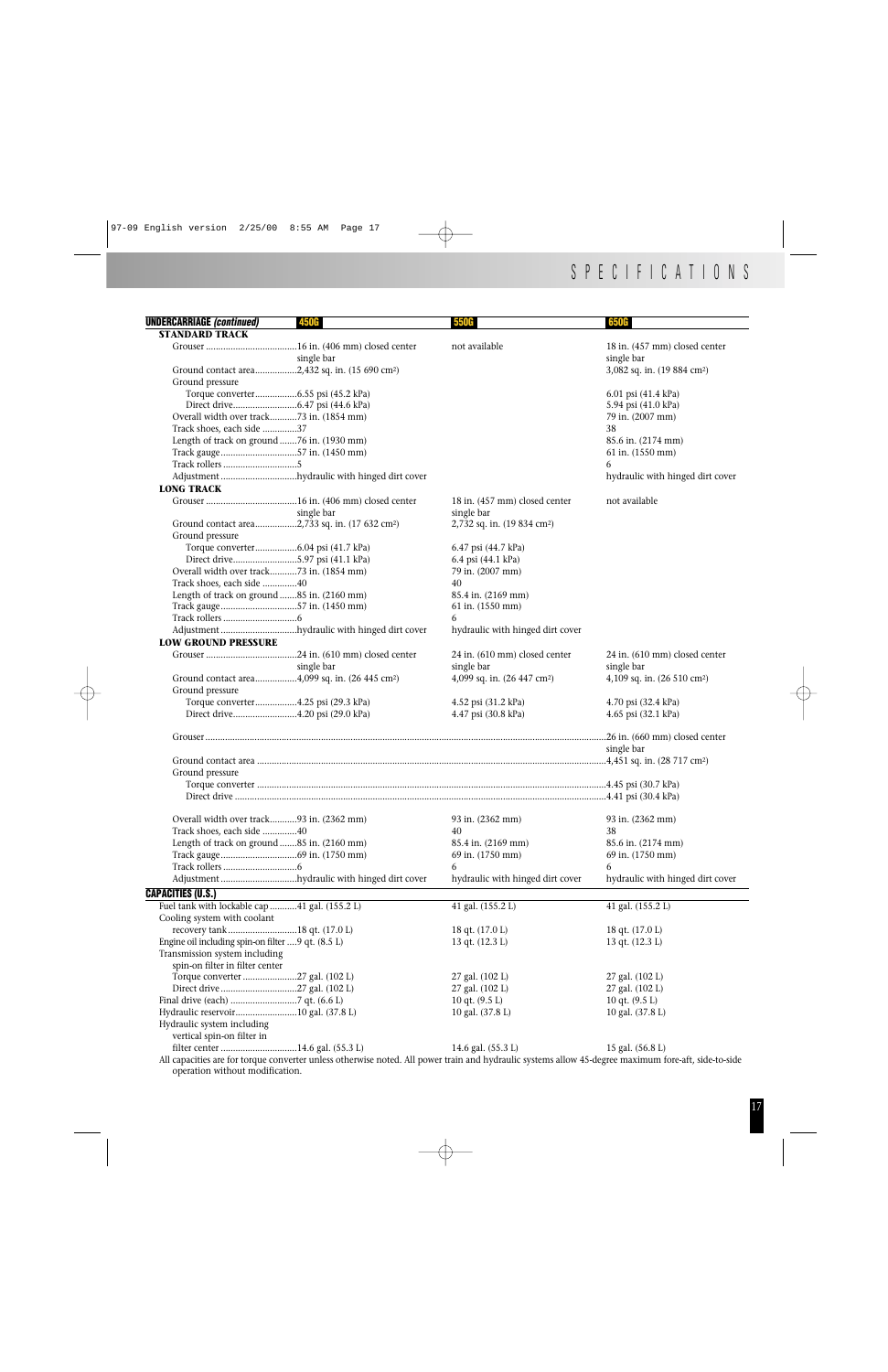## SPECIFICATIONS/DIMENSIONS

| With standard equipment<br>With standard equipment<br>With standard equipment<br>450G TC<br>450G DD<br>550G TC<br>550G DD<br>650G TC<br>650G DD<br>lb. (kg)<br>lb. (kg)<br>lb. (kg)<br>lb. (kg)<br>lb. (kg)<br>lb. (kg)<br>15,732 (7152)<br>not available<br>18,310 (8323)<br>not available<br>18,510 (8414)<br>16,688 (7586)<br>not available<br>not available<br>not available<br>not available<br>16,310 (7415)<br>17,683 (8038)<br>17,483 (7947)<br>not available<br>not available<br>Low ground pressure (LGP) 17,432 (7924)<br>17,232 (7833)<br>18,530 (8423)<br>18,330 (8332)<br>19,322 (8783)<br>19,122 (8692)<br><b>DIMENSIONS</b><br><b>C</b> Overall height with ROPS<br>and cab108 in. (2740 mm)<br>109 in. (2770 mm)<br>110 in. (2794 mm)<br>Overall height with low-<br>profile ROPS103.3 in. (2624 mm)<br>104.3 in. (2649 mm)<br>105.3 in. (2675 mm)<br><b>B</b> Overall length<br>Standard and wide tracks 154.2 in. (3917 mm)<br>160 in. (4070 mm)<br>160 in. (4070 mm)<br><b>B</b> Overall length<br>Long and low ground<br>pressure tracks 156.5 in. (3975 mm)<br>160 in. (4070 mm)<br>160 in. (4070 mm)<br>Blade lift height32.1 in. (815 mm)<br>35.7 in. (906 mm)<br>34.1 in. (866 mm)<br><b>D</b> Digging depth 19.9 in. (504 mm)<br>16.5 in. (420 mm)<br>18.1 in. (460 mm)<br>Blade cutting edge angle,<br>two position adjustable 50 or 55 degrees<br>50 or 55 degrees<br>50 or 55 degrees<br><b>G-SERIES BLADE SPECS</b><br><b>STANDARD BLADE</b><br>105 in. (2667 mm)<br>105 in. (2667 mm)<br>35.4 in. (898 mm)<br>33.3 in. (847 mm)<br>SAE capacity 2.0 cu. yd. (1.5 m <sup>3</sup> )<br>2.3 cu. yd. (1.7 m <sup>3</sup> )<br>2.5 cu. yd. (1.9 m <sup>3</sup> )<br>25 degrees<br>25 degrees<br>Angled width87.8 in. (2230 mm)<br>95.1 in. (2415 mm)<br>95.1 in. (2415 mm)<br>14.1 in. (357 mm)<br>13.5 in. (343 mm)<br><b>NARROW BLADE</b> (Will not cover standard track footprint when fully angled.)<br>97 in. (2464 mm)<br>97 in. (2464 mm)<br>32.6 in. (827 mm)<br>32.6 in. (827 mm)<br>SAE capacity 1.9 cu. yd. (1.4 m <sup>3</sup> )<br>2.0 cu. yd. (1.5 m <sup>3</sup> )<br>2.0 cu. yd. $(1.5 \text{ m}^3)$<br>25 degrees<br>25 degrees<br>Angled width82.4 in. (2093 mm)<br>87.8 in. (2230 mm)<br>87.8 in. (2230 mm)<br>13.0 in. (330 mm)<br>12.5 in. (317 mm)<br>WIDE BLADES<br>115 in. (2921 mm)<br>115 in. (2921 mm)<br>32.6 in. (827 mm)<br>32.6 in. (827 mm)<br>SAE capacity 2.3 cu. yd. (1.8 m <sup>3</sup> )<br>2.3 cu. yd. (1.8 m <sup>3</sup> )<br>2.3 cu. yd. (1.8 m <sup>3</sup> )<br>23 degrees<br>23 degrees<br>Angled width105.7 in. (2686 mm)<br>105.7 in. (2686 mm)<br>105.7 in. (2686 mm)<br>15.4 in. (391 mm)<br>14.8 in. (376 mm)<br>121 in. (3073 mm)<br>121 in. (3073 mm)<br>œ<br>32.6 in. (827 mm)<br>32.6 in. (827 mm)<br>SAE capacity 2.5 cu. yd. (1.9 m <sup>3</sup> )<br>2.5 cu. yd. (1.9 m <sup>3</sup> )<br>2.5 cu. yd. (1.9 m <sup>3</sup> )<br>23 degrees<br>23 degrees<br>Angled width111.3 in. (2827 mm)<br>111.3 in. (2827 mm)<br>111.3 in. (2827 mm)<br>16.2 in. (411 mm)<br>15.6 in. (396 mm) | <b>OPERATING WEIGHTS</b> | 450G |  | 650G |  |  |  |  |
|----------------------------------------------------------------------------------------------------------------------------------------------------------------------------------------------------------------------------------------------------------------------------------------------------------------------------------------------------------------------------------------------------------------------------------------------------------------------------------------------------------------------------------------------------------------------------------------------------------------------------------------------------------------------------------------------------------------------------------------------------------------------------------------------------------------------------------------------------------------------------------------------------------------------------------------------------------------------------------------------------------------------------------------------------------------------------------------------------------------------------------------------------------------------------------------------------------------------------------------------------------------------------------------------------------------------------------------------------------------------------------------------------------------------------------------------------------------------------------------------------------------------------------------------------------------------------------------------------------------------------------------------------------------------------------------------------------------------------------------------------------------------------------------------------------------------------------------------------------------------------------------------------------------------------------------------------------------------------------------------------------------------------------------------------------------------------------------------------------------------------------------------------------------------------------------------------------------------------------------------------------------------------------------------------------------------------------------------------------------------------------------------------------------------------------------------------------------------------------------------------------------------------------------------------------------------------------------------------------------------------------------------------------------------------------------------------------------------------------------------------------------------------------------------------------------------------------------------------------------------------------------------------------------------------------------------------------------------------------------------------------------------------------------------------------------------|--------------------------|------|--|------|--|--|--|--|
|                                                                                                                                                                                                                                                                                                                                                                                                                                                                                                                                                                                                                                                                                                                                                                                                                                                                                                                                                                                                                                                                                                                                                                                                                                                                                                                                                                                                                                                                                                                                                                                                                                                                                                                                                                                                                                                                                                                                                                                                                                                                                                                                                                                                                                                                                                                                                                                                                                                                                                                                                                                                                                                                                                                                                                                                                                                                                                                                                                                                                                                                      |                          |      |  |      |  |  |  |  |
|                                                                                                                                                                                                                                                                                                                                                                                                                                                                                                                                                                                                                                                                                                                                                                                                                                                                                                                                                                                                                                                                                                                                                                                                                                                                                                                                                                                                                                                                                                                                                                                                                                                                                                                                                                                                                                                                                                                                                                                                                                                                                                                                                                                                                                                                                                                                                                                                                                                                                                                                                                                                                                                                                                                                                                                                                                                                                                                                                                                                                                                                      |                          |      |  |      |  |  |  |  |
|                                                                                                                                                                                                                                                                                                                                                                                                                                                                                                                                                                                                                                                                                                                                                                                                                                                                                                                                                                                                                                                                                                                                                                                                                                                                                                                                                                                                                                                                                                                                                                                                                                                                                                                                                                                                                                                                                                                                                                                                                                                                                                                                                                                                                                                                                                                                                                                                                                                                                                                                                                                                                                                                                                                                                                                                                                                                                                                                                                                                                                                                      |                          |      |  |      |  |  |  |  |
|                                                                                                                                                                                                                                                                                                                                                                                                                                                                                                                                                                                                                                                                                                                                                                                                                                                                                                                                                                                                                                                                                                                                                                                                                                                                                                                                                                                                                                                                                                                                                                                                                                                                                                                                                                                                                                                                                                                                                                                                                                                                                                                                                                                                                                                                                                                                                                                                                                                                                                                                                                                                                                                                                                                                                                                                                                                                                                                                                                                                                                                                      |                          |      |  |      |  |  |  |  |
|                                                                                                                                                                                                                                                                                                                                                                                                                                                                                                                                                                                                                                                                                                                                                                                                                                                                                                                                                                                                                                                                                                                                                                                                                                                                                                                                                                                                                                                                                                                                                                                                                                                                                                                                                                                                                                                                                                                                                                                                                                                                                                                                                                                                                                                                                                                                                                                                                                                                                                                                                                                                                                                                                                                                                                                                                                                                                                                                                                                                                                                                      |                          |      |  |      |  |  |  |  |
|                                                                                                                                                                                                                                                                                                                                                                                                                                                                                                                                                                                                                                                                                                                                                                                                                                                                                                                                                                                                                                                                                                                                                                                                                                                                                                                                                                                                                                                                                                                                                                                                                                                                                                                                                                                                                                                                                                                                                                                                                                                                                                                                                                                                                                                                                                                                                                                                                                                                                                                                                                                                                                                                                                                                                                                                                                                                                                                                                                                                                                                                      |                          |      |  |      |  |  |  |  |
|                                                                                                                                                                                                                                                                                                                                                                                                                                                                                                                                                                                                                                                                                                                                                                                                                                                                                                                                                                                                                                                                                                                                                                                                                                                                                                                                                                                                                                                                                                                                                                                                                                                                                                                                                                                                                                                                                                                                                                                                                                                                                                                                                                                                                                                                                                                                                                                                                                                                                                                                                                                                                                                                                                                                                                                                                                                                                                                                                                                                                                                                      |                          |      |  |      |  |  |  |  |
|                                                                                                                                                                                                                                                                                                                                                                                                                                                                                                                                                                                                                                                                                                                                                                                                                                                                                                                                                                                                                                                                                                                                                                                                                                                                                                                                                                                                                                                                                                                                                                                                                                                                                                                                                                                                                                                                                                                                                                                                                                                                                                                                                                                                                                                                                                                                                                                                                                                                                                                                                                                                                                                                                                                                                                                                                                                                                                                                                                                                                                                                      |                          |      |  |      |  |  |  |  |
|                                                                                                                                                                                                                                                                                                                                                                                                                                                                                                                                                                                                                                                                                                                                                                                                                                                                                                                                                                                                                                                                                                                                                                                                                                                                                                                                                                                                                                                                                                                                                                                                                                                                                                                                                                                                                                                                                                                                                                                                                                                                                                                                                                                                                                                                                                                                                                                                                                                                                                                                                                                                                                                                                                                                                                                                                                                                                                                                                                                                                                                                      |                          |      |  |      |  |  |  |  |
|                                                                                                                                                                                                                                                                                                                                                                                                                                                                                                                                                                                                                                                                                                                                                                                                                                                                                                                                                                                                                                                                                                                                                                                                                                                                                                                                                                                                                                                                                                                                                                                                                                                                                                                                                                                                                                                                                                                                                                                                                                                                                                                                                                                                                                                                                                                                                                                                                                                                                                                                                                                                                                                                                                                                                                                                                                                                                                                                                                                                                                                                      |                          |      |  |      |  |  |  |  |
|                                                                                                                                                                                                                                                                                                                                                                                                                                                                                                                                                                                                                                                                                                                                                                                                                                                                                                                                                                                                                                                                                                                                                                                                                                                                                                                                                                                                                                                                                                                                                                                                                                                                                                                                                                                                                                                                                                                                                                                                                                                                                                                                                                                                                                                                                                                                                                                                                                                                                                                                                                                                                                                                                                                                                                                                                                                                                                                                                                                                                                                                      |                          |      |  |      |  |  |  |  |
|                                                                                                                                                                                                                                                                                                                                                                                                                                                                                                                                                                                                                                                                                                                                                                                                                                                                                                                                                                                                                                                                                                                                                                                                                                                                                                                                                                                                                                                                                                                                                                                                                                                                                                                                                                                                                                                                                                                                                                                                                                                                                                                                                                                                                                                                                                                                                                                                                                                                                                                                                                                                                                                                                                                                                                                                                                                                                                                                                                                                                                                                      |                          |      |  |      |  |  |  |  |
|                                                                                                                                                                                                                                                                                                                                                                                                                                                                                                                                                                                                                                                                                                                                                                                                                                                                                                                                                                                                                                                                                                                                                                                                                                                                                                                                                                                                                                                                                                                                                                                                                                                                                                                                                                                                                                                                                                                                                                                                                                                                                                                                                                                                                                                                                                                                                                                                                                                                                                                                                                                                                                                                                                                                                                                                                                                                                                                                                                                                                                                                      |                          |      |  |      |  |  |  |  |
|                                                                                                                                                                                                                                                                                                                                                                                                                                                                                                                                                                                                                                                                                                                                                                                                                                                                                                                                                                                                                                                                                                                                                                                                                                                                                                                                                                                                                                                                                                                                                                                                                                                                                                                                                                                                                                                                                                                                                                                                                                                                                                                                                                                                                                                                                                                                                                                                                                                                                                                                                                                                                                                                                                                                                                                                                                                                                                                                                                                                                                                                      |                          |      |  |      |  |  |  |  |
|                                                                                                                                                                                                                                                                                                                                                                                                                                                                                                                                                                                                                                                                                                                                                                                                                                                                                                                                                                                                                                                                                                                                                                                                                                                                                                                                                                                                                                                                                                                                                                                                                                                                                                                                                                                                                                                                                                                                                                                                                                                                                                                                                                                                                                                                                                                                                                                                                                                                                                                                                                                                                                                                                                                                                                                                                                                                                                                                                                                                                                                                      |                          |      |  |      |  |  |  |  |
|                                                                                                                                                                                                                                                                                                                                                                                                                                                                                                                                                                                                                                                                                                                                                                                                                                                                                                                                                                                                                                                                                                                                                                                                                                                                                                                                                                                                                                                                                                                                                                                                                                                                                                                                                                                                                                                                                                                                                                                                                                                                                                                                                                                                                                                                                                                                                                                                                                                                                                                                                                                                                                                                                                                                                                                                                                                                                                                                                                                                                                                                      |                          |      |  |      |  |  |  |  |
|                                                                                                                                                                                                                                                                                                                                                                                                                                                                                                                                                                                                                                                                                                                                                                                                                                                                                                                                                                                                                                                                                                                                                                                                                                                                                                                                                                                                                                                                                                                                                                                                                                                                                                                                                                                                                                                                                                                                                                                                                                                                                                                                                                                                                                                                                                                                                                                                                                                                                                                                                                                                                                                                                                                                                                                                                                                                                                                                                                                                                                                                      |                          |      |  |      |  |  |  |  |
|                                                                                                                                                                                                                                                                                                                                                                                                                                                                                                                                                                                                                                                                                                                                                                                                                                                                                                                                                                                                                                                                                                                                                                                                                                                                                                                                                                                                                                                                                                                                                                                                                                                                                                                                                                                                                                                                                                                                                                                                                                                                                                                                                                                                                                                                                                                                                                                                                                                                                                                                                                                                                                                                                                                                                                                                                                                                                                                                                                                                                                                                      |                          |      |  |      |  |  |  |  |
|                                                                                                                                                                                                                                                                                                                                                                                                                                                                                                                                                                                                                                                                                                                                                                                                                                                                                                                                                                                                                                                                                                                                                                                                                                                                                                                                                                                                                                                                                                                                                                                                                                                                                                                                                                                                                                                                                                                                                                                                                                                                                                                                                                                                                                                                                                                                                                                                                                                                                                                                                                                                                                                                                                                                                                                                                                                                                                                                                                                                                                                                      |                          |      |  |      |  |  |  |  |
|                                                                                                                                                                                                                                                                                                                                                                                                                                                                                                                                                                                                                                                                                                                                                                                                                                                                                                                                                                                                                                                                                                                                                                                                                                                                                                                                                                                                                                                                                                                                                                                                                                                                                                                                                                                                                                                                                                                                                                                                                                                                                                                                                                                                                                                                                                                                                                                                                                                                                                                                                                                                                                                                                                                                                                                                                                                                                                                                                                                                                                                                      |                          |      |  |      |  |  |  |  |
|                                                                                                                                                                                                                                                                                                                                                                                                                                                                                                                                                                                                                                                                                                                                                                                                                                                                                                                                                                                                                                                                                                                                                                                                                                                                                                                                                                                                                                                                                                                                                                                                                                                                                                                                                                                                                                                                                                                                                                                                                                                                                                                                                                                                                                                                                                                                                                                                                                                                                                                                                                                                                                                                                                                                                                                                                                                                                                                                                                                                                                                                      |                          |      |  |      |  |  |  |  |
|                                                                                                                                                                                                                                                                                                                                                                                                                                                                                                                                                                                                                                                                                                                                                                                                                                                                                                                                                                                                                                                                                                                                                                                                                                                                                                                                                                                                                                                                                                                                                                                                                                                                                                                                                                                                                                                                                                                                                                                                                                                                                                                                                                                                                                                                                                                                                                                                                                                                                                                                                                                                                                                                                                                                                                                                                                                                                                                                                                                                                                                                      |                          |      |  |      |  |  |  |  |
|                                                                                                                                                                                                                                                                                                                                                                                                                                                                                                                                                                                                                                                                                                                                                                                                                                                                                                                                                                                                                                                                                                                                                                                                                                                                                                                                                                                                                                                                                                                                                                                                                                                                                                                                                                                                                                                                                                                                                                                                                                                                                                                                                                                                                                                                                                                                                                                                                                                                                                                                                                                                                                                                                                                                                                                                                                                                                                                                                                                                                                                                      |                          |      |  |      |  |  |  |  |
|                                                                                                                                                                                                                                                                                                                                                                                                                                                                                                                                                                                                                                                                                                                                                                                                                                                                                                                                                                                                                                                                                                                                                                                                                                                                                                                                                                                                                                                                                                                                                                                                                                                                                                                                                                                                                                                                                                                                                                                                                                                                                                                                                                                                                                                                                                                                                                                                                                                                                                                                                                                                                                                                                                                                                                                                                                                                                                                                                                                                                                                                      |                          |      |  |      |  |  |  |  |
|                                                                                                                                                                                                                                                                                                                                                                                                                                                                                                                                                                                                                                                                                                                                                                                                                                                                                                                                                                                                                                                                                                                                                                                                                                                                                                                                                                                                                                                                                                                                                                                                                                                                                                                                                                                                                                                                                                                                                                                                                                                                                                                                                                                                                                                                                                                                                                                                                                                                                                                                                                                                                                                                                                                                                                                                                                                                                                                                                                                                                                                                      |                          |      |  |      |  |  |  |  |
|                                                                                                                                                                                                                                                                                                                                                                                                                                                                                                                                                                                                                                                                                                                                                                                                                                                                                                                                                                                                                                                                                                                                                                                                                                                                                                                                                                                                                                                                                                                                                                                                                                                                                                                                                                                                                                                                                                                                                                                                                                                                                                                                                                                                                                                                                                                                                                                                                                                                                                                                                                                                                                                                                                                                                                                                                                                                                                                                                                                                                                                                      |                          |      |  |      |  |  |  |  |
|                                                                                                                                                                                                                                                                                                                                                                                                                                                                                                                                                                                                                                                                                                                                                                                                                                                                                                                                                                                                                                                                                                                                                                                                                                                                                                                                                                                                                                                                                                                                                                                                                                                                                                                                                                                                                                                                                                                                                                                                                                                                                                                                                                                                                                                                                                                                                                                                                                                                                                                                                                                                                                                                                                                                                                                                                                                                                                                                                                                                                                                                      |                          |      |  |      |  |  |  |  |
|                                                                                                                                                                                                                                                                                                                                                                                                                                                                                                                                                                                                                                                                                                                                                                                                                                                                                                                                                                                                                                                                                                                                                                                                                                                                                                                                                                                                                                                                                                                                                                                                                                                                                                                                                                                                                                                                                                                                                                                                                                                                                                                                                                                                                                                                                                                                                                                                                                                                                                                                                                                                                                                                                                                                                                                                                                                                                                                                                                                                                                                                      |                          |      |  |      |  |  |  |  |
|                                                                                                                                                                                                                                                                                                                                                                                                                                                                                                                                                                                                                                                                                                                                                                                                                                                                                                                                                                                                                                                                                                                                                                                                                                                                                                                                                                                                                                                                                                                                                                                                                                                                                                                                                                                                                                                                                                                                                                                                                                                                                                                                                                                                                                                                                                                                                                                                                                                                                                                                                                                                                                                                                                                                                                                                                                                                                                                                                                                                                                                                      |                          |      |  |      |  |  |  |  |
|                                                                                                                                                                                                                                                                                                                                                                                                                                                                                                                                                                                                                                                                                                                                                                                                                                                                                                                                                                                                                                                                                                                                                                                                                                                                                                                                                                                                                                                                                                                                                                                                                                                                                                                                                                                                                                                                                                                                                                                                                                                                                                                                                                                                                                                                                                                                                                                                                                                                                                                                                                                                                                                                                                                                                                                                                                                                                                                                                                                                                                                                      |                          |      |  |      |  |  |  |  |
|                                                                                                                                                                                                                                                                                                                                                                                                                                                                                                                                                                                                                                                                                                                                                                                                                                                                                                                                                                                                                                                                                                                                                                                                                                                                                                                                                                                                                                                                                                                                                                                                                                                                                                                                                                                                                                                                                                                                                                                                                                                                                                                                                                                                                                                                                                                                                                                                                                                                                                                                                                                                                                                                                                                                                                                                                                                                                                                                                                                                                                                                      |                          |      |  |      |  |  |  |  |
|                                                                                                                                                                                                                                                                                                                                                                                                                                                                                                                                                                                                                                                                                                                                                                                                                                                                                                                                                                                                                                                                                                                                                                                                                                                                                                                                                                                                                                                                                                                                                                                                                                                                                                                                                                                                                                                                                                                                                                                                                                                                                                                                                                                                                                                                                                                                                                                                                                                                                                                                                                                                                                                                                                                                                                                                                                                                                                                                                                                                                                                                      |                          |      |  |      |  |  |  |  |
|                                                                                                                                                                                                                                                                                                                                                                                                                                                                                                                                                                                                                                                                                                                                                                                                                                                                                                                                                                                                                                                                                                                                                                                                                                                                                                                                                                                                                                                                                                                                                                                                                                                                                                                                                                                                                                                                                                                                                                                                                                                                                                                                                                                                                                                                                                                                                                                                                                                                                                                                                                                                                                                                                                                                                                                                                                                                                                                                                                                                                                                                      |                          |      |  |      |  |  |  |  |
|                                                                                                                                                                                                                                                                                                                                                                                                                                                                                                                                                                                                                                                                                                                                                                                                                                                                                                                                                                                                                                                                                                                                                                                                                                                                                                                                                                                                                                                                                                                                                                                                                                                                                                                                                                                                                                                                                                                                                                                                                                                                                                                                                                                                                                                                                                                                                                                                                                                                                                                                                                                                                                                                                                                                                                                                                                                                                                                                                                                                                                                                      |                          |      |  |      |  |  |  |  |
|                                                                                                                                                                                                                                                                                                                                                                                                                                                                                                                                                                                                                                                                                                                                                                                                                                                                                                                                                                                                                                                                                                                                                                                                                                                                                                                                                                                                                                                                                                                                                                                                                                                                                                                                                                                                                                                                                                                                                                                                                                                                                                                                                                                                                                                                                                                                                                                                                                                                                                                                                                                                                                                                                                                                                                                                                                                                                                                                                                                                                                                                      |                          |      |  |      |  |  |  |  |
|                                                                                                                                                                                                                                                                                                                                                                                                                                                                                                                                                                                                                                                                                                                                                                                                                                                                                                                                                                                                                                                                                                                                                                                                                                                                                                                                                                                                                                                                                                                                                                                                                                                                                                                                                                                                                                                                                                                                                                                                                                                                                                                                                                                                                                                                                                                                                                                                                                                                                                                                                                                                                                                                                                                                                                                                                                                                                                                                                                                                                                                                      |                          |      |  |      |  |  |  |  |
|                                                                                                                                                                                                                                                                                                                                                                                                                                                                                                                                                                                                                                                                                                                                                                                                                                                                                                                                                                                                                                                                                                                                                                                                                                                                                                                                                                                                                                                                                                                                                                                                                                                                                                                                                                                                                                                                                                                                                                                                                                                                                                                                                                                                                                                                                                                                                                                                                                                                                                                                                                                                                                                                                                                                                                                                                                                                                                                                                                                                                                                                      |                          |      |  |      |  |  |  |  |
|                                                                                                                                                                                                                                                                                                                                                                                                                                                                                                                                                                                                                                                                                                                                                                                                                                                                                                                                                                                                                                                                                                                                                                                                                                                                                                                                                                                                                                                                                                                                                                                                                                                                                                                                                                                                                                                                                                                                                                                                                                                                                                                                                                                                                                                                                                                                                                                                                                                                                                                                                                                                                                                                                                                                                                                                                                                                                                                                                                                                                                                                      |                          |      |  |      |  |  |  |  |
|                                                                                                                                                                                                                                                                                                                                                                                                                                                                                                                                                                                                                                                                                                                                                                                                                                                                                                                                                                                                                                                                                                                                                                                                                                                                                                                                                                                                                                                                                                                                                                                                                                                                                                                                                                                                                                                                                                                                                                                                                                                                                                                                                                                                                                                                                                                                                                                                                                                                                                                                                                                                                                                                                                                                                                                                                                                                                                                                                                                                                                                                      |                          |      |  |      |  |  |  |  |
|                                                                                                                                                                                                                                                                                                                                                                                                                                                                                                                                                                                                                                                                                                                                                                                                                                                                                                                                                                                                                                                                                                                                                                                                                                                                                                                                                                                                                                                                                                                                                                                                                                                                                                                                                                                                                                                                                                                                                                                                                                                                                                                                                                                                                                                                                                                                                                                                                                                                                                                                                                                                                                                                                                                                                                                                                                                                                                                                                                                                                                                                      |                          |      |  |      |  |  |  |  |
|                                                                                                                                                                                                                                                                                                                                                                                                                                                                                                                                                                                                                                                                                                                                                                                                                                                                                                                                                                                                                                                                                                                                                                                                                                                                                                                                                                                                                                                                                                                                                                                                                                                                                                                                                                                                                                                                                                                                                                                                                                                                                                                                                                                                                                                                                                                                                                                                                                                                                                                                                                                                                                                                                                                                                                                                                                                                                                                                                                                                                                                                      |                          |      |  |      |  |  |  |  |
|                                                                                                                                                                                                                                                                                                                                                                                                                                                                                                                                                                                                                                                                                                                                                                                                                                                                                                                                                                                                                                                                                                                                                                                                                                                                                                                                                                                                                                                                                                                                                                                                                                                                                                                                                                                                                                                                                                                                                                                                                                                                                                                                                                                                                                                                                                                                                                                                                                                                                                                                                                                                                                                                                                                                                                                                                                                                                                                                                                                                                                                                      |                          |      |  |      |  |  |  |  |
|                                                                                                                                                                                                                                                                                                                                                                                                                                                                                                                                                                                                                                                                                                                                                                                                                                                                                                                                                                                                                                                                                                                                                                                                                                                                                                                                                                                                                                                                                                                                                                                                                                                                                                                                                                                                                                                                                                                                                                                                                                                                                                                                                                                                                                                                                                                                                                                                                                                                                                                                                                                                                                                                                                                                                                                                                                                                                                                                                                                                                                                                      |                          |      |  |      |  |  |  |  |
|                                                                                                                                                                                                                                                                                                                                                                                                                                                                                                                                                                                                                                                                                                                                                                                                                                                                                                                                                                                                                                                                                                                                                                                                                                                                                                                                                                                                                                                                                                                                                                                                                                                                                                                                                                                                                                                                                                                                                                                                                                                                                                                                                                                                                                                                                                                                                                                                                                                                                                                                                                                                                                                                                                                                                                                                                                                                                                                                                                                                                                                                      |                          |      |  |      |  |  |  |  |
|                                                                                                                                                                                                                                                                                                                                                                                                                                                                                                                                                                                                                                                                                                                                                                                                                                                                                                                                                                                                                                                                                                                                                                                                                                                                                                                                                                                                                                                                                                                                                                                                                                                                                                                                                                                                                                                                                                                                                                                                                                                                                                                                                                                                                                                                                                                                                                                                                                                                                                                                                                                                                                                                                                                                                                                                                                                                                                                                                                                                                                                                      |                          |      |  |      |  |  |  |  |
|                                                                                                                                                                                                                                                                                                                                                                                                                                                                                                                                                                                                                                                                                                                                                                                                                                                                                                                                                                                                                                                                                                                                                                                                                                                                                                                                                                                                                                                                                                                                                                                                                                                                                                                                                                                                                                                                                                                                                                                                                                                                                                                                                                                                                                                                                                                                                                                                                                                                                                                                                                                                                                                                                                                                                                                                                                                                                                                                                                                                                                                                      |                          |      |  |      |  |  |  |  |
|                                                                                                                                                                                                                                                                                                                                                                                                                                                                                                                                                                                                                                                                                                                                                                                                                                                                                                                                                                                                                                                                                                                                                                                                                                                                                                                                                                                                                                                                                                                                                                                                                                                                                                                                                                                                                                                                                                                                                                                                                                                                                                                                                                                                                                                                                                                                                                                                                                                                                                                                                                                                                                                                                                                                                                                                                                                                                                                                                                                                                                                                      |                          |      |  |      |  |  |  |  |
|                                                                                                                                                                                                                                                                                                                                                                                                                                                                                                                                                                                                                                                                                                                                                                                                                                                                                                                                                                                                                                                                                                                                                                                                                                                                                                                                                                                                                                                                                                                                                                                                                                                                                                                                                                                                                                                                                                                                                                                                                                                                                                                                                                                                                                                                                                                                                                                                                                                                                                                                                                                                                                                                                                                                                                                                                                                                                                                                                                                                                                                                      |                          |      |  |      |  |  |  |  |
|                                                                                                                                                                                                                                                                                                                                                                                                                                                                                                                                                                                                                                                                                                                                                                                                                                                                                                                                                                                                                                                                                                                                                                                                                                                                                                                                                                                                                                                                                                                                                                                                                                                                                                                                                                                                                                                                                                                                                                                                                                                                                                                                                                                                                                                                                                                                                                                                                                                                                                                                                                                                                                                                                                                                                                                                                                                                                                                                                                                                                                                                      |                          |      |  |      |  |  |  |  |
|                                                                                                                                                                                                                                                                                                                                                                                                                                                                                                                                                                                                                                                                                                                                                                                                                                                                                                                                                                                                                                                                                                                                                                                                                                                                                                                                                                                                                                                                                                                                                                                                                                                                                                                                                                                                                                                                                                                                                                                                                                                                                                                                                                                                                                                                                                                                                                                                                                                                                                                                                                                                                                                                                                                                                                                                                                                                                                                                                                                                                                                                      |                          |      |  |      |  |  |  |  |
|                                                                                                                                                                                                                                                                                                                                                                                                                                                                                                                                                                                                                                                                                                                                                                                                                                                                                                                                                                                                                                                                                                                                                                                                                                                                                                                                                                                                                                                                                                                                                                                                                                                                                                                                                                                                                                                                                                                                                                                                                                                                                                                                                                                                                                                                                                                                                                                                                                                                                                                                                                                                                                                                                                                                                                                                                                                                                                                                                                                                                                                                      |                          |      |  |      |  |  |  |  |
|                                                                                                                                                                                                                                                                                                                                                                                                                                                                                                                                                                                                                                                                                                                                                                                                                                                                                                                                                                                                                                                                                                                                                                                                                                                                                                                                                                                                                                                                                                                                                                                                                                                                                                                                                                                                                                                                                                                                                                                                                                                                                                                                                                                                                                                                                                                                                                                                                                                                                                                                                                                                                                                                                                                                                                                                                                                                                                                                                                                                                                                                      |                          |      |  |      |  |  |  |  |
|                                                                                                                                                                                                                                                                                                                                                                                                                                                                                                                                                                                                                                                                                                                                                                                                                                                                                                                                                                                                                                                                                                                                                                                                                                                                                                                                                                                                                                                                                                                                                                                                                                                                                                                                                                                                                                                                                                                                                                                                                                                                                                                                                                                                                                                                                                                                                                                                                                                                                                                                                                                                                                                                                                                                                                                                                                                                                                                                                                                                                                                                      |                          |      |  |      |  |  |  |  |
|                                                                                                                                                                                                                                                                                                                                                                                                                                                                                                                                                                                                                                                                                                                                                                                                                                                                                                                                                                                                                                                                                                                                                                                                                                                                                                                                                                                                                                                                                                                                                                                                                                                                                                                                                                                                                                                                                                                                                                                                                                                                                                                                                                                                                                                                                                                                                                                                                                                                                                                                                                                                                                                                                                                                                                                                                                                                                                                                                                                                                                                                      |                          |      |  |      |  |  |  |  |
|                                                                                                                                                                                                                                                                                                                                                                                                                                                                                                                                                                                                                                                                                                                                                                                                                                                                                                                                                                                                                                                                                                                                                                                                                                                                                                                                                                                                                                                                                                                                                                                                                                                                                                                                                                                                                                                                                                                                                                                                                                                                                                                                                                                                                                                                                                                                                                                                                                                                                                                                                                                                                                                                                                                                                                                                                                                                                                                                                                                                                                                                      |                          |      |  |      |  |  |  |  |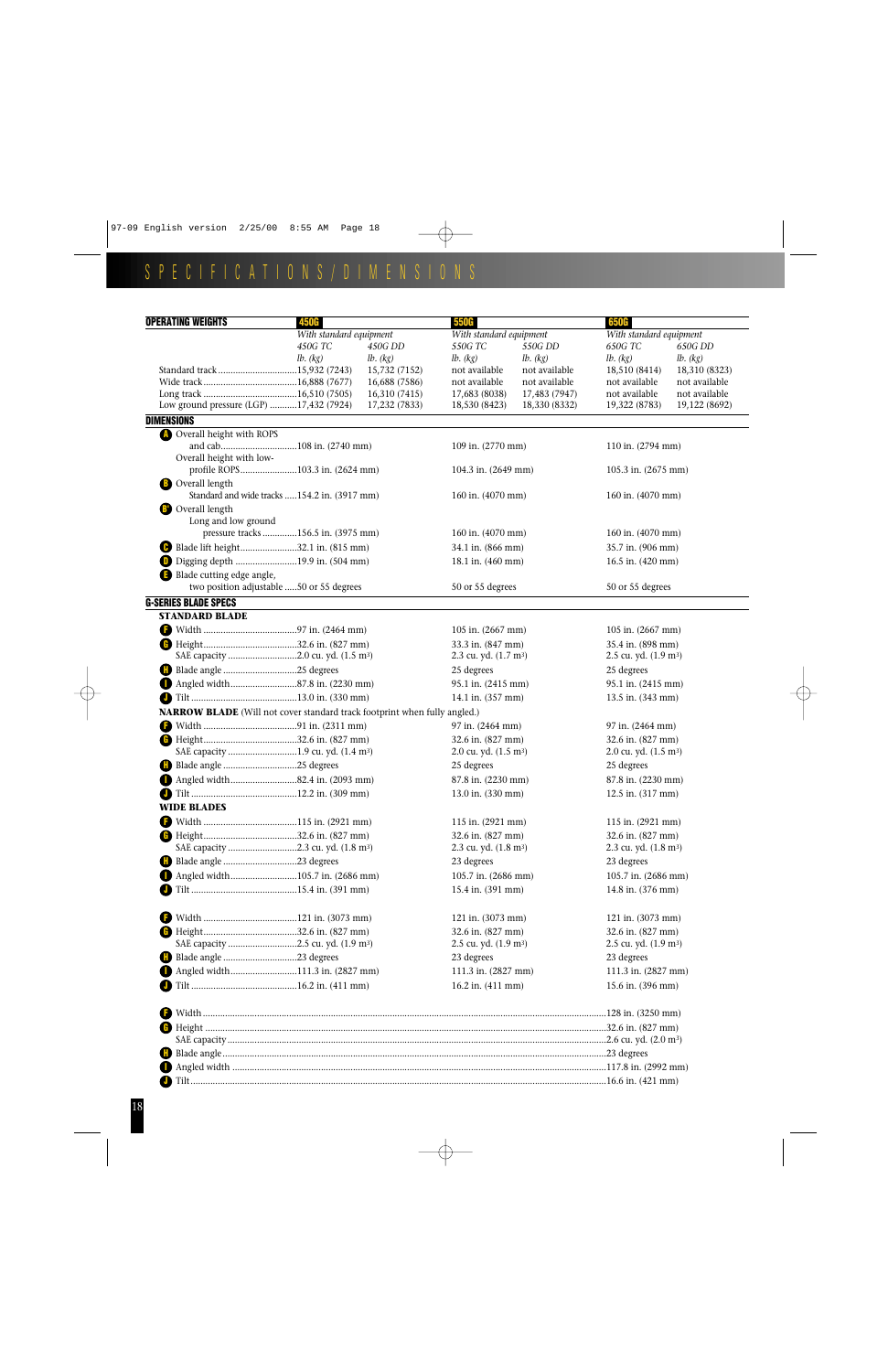



*Unit illustrated above is equipped with extended drawbar.*





**FORESTRY APPLICATION** available limb risers and screens for the rollover protective structure, John Deere-built 4000 Winch for versatile skidding and clearing operations

**DRAWBAR PULL x 1000 N (lb.)**

**K** 4000 Winch length .................28.1 in. (713 mm)

## **DRAWBAR PULL**

Crawler speed vs ground pull ................usable pull will depend on traction and weight of tractor